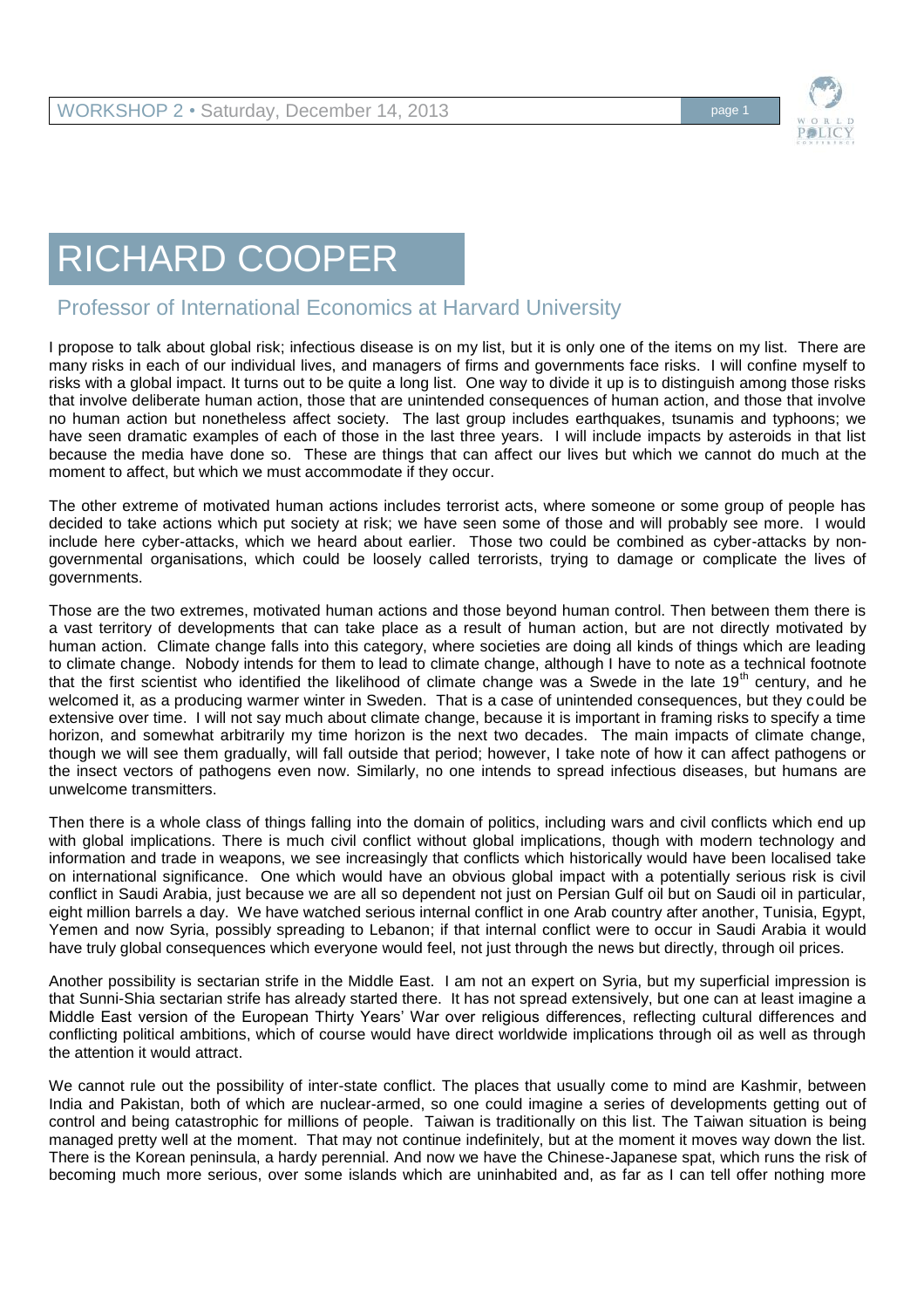

than symbolic value. Of course, in the minds of these two peoples, there is oil all around them; whether that is true or not will be discovered in the course of time, but not so long as the islands are in aggressive dispute. National sentiment has become involved in these islands. It would be vastly premature to talk about serious conflict over them, but next year is the centenary of the beginning of World War I, which provides a cautionary tale.

We have a lot of academic entrepreneurs at Harvard, and one of them has decided to hold a conference on the centenary of the beginning of World War I. He asked me to look at the relationship between the European economy in 1913 and the War. The late 19<sup>th</sup> century was the last great period of globalisation, between 1870 and 1913. Despite the extensive economic interdependence that had built up by 1913, European countries went to war. I have been reviewing my history on the origins of World War I, and I found it absorbing. It provides an example of a dynamic, or you can call it a domino effect or a sequence of games of chicken, leading to an outcome which no one intended. Each country thought it could out-bluff its potential adversaries. All proved to be wrong and were drawn into a war which utterly changed Europe. The difference between 1913 and 1919 was enormous, even leaving aside the influenza epidemic which killed off tens of millions of people and was spread by soldiers returning from the war.

The point of mentioning this is that we need people who take these possibilities seriously, even though they seem remote. Diplomacy that works turns out to be really important to avoid things which, if it works, none of us will ever see. That is one of the unappreciated products of good diplomacy, that bad events do not occur. It is a serious mistake to denigrate our diplomats because they do not appear to be doing anything, as it is often the outcomes they avoid that are most important.

It is not enough to identify potential risks; as economists will tell you, you need to weigh the probabilities, and some of these events are extremely improbable. You may know that the Earth has had five great extinctions so far, the last one being 65 million years ago; we probably would not exist if the dinosaurs had continued. It could happen again; it is a very low-probability event, but that we have quite a network of asteroid watchers, and we are building up a database of those over 10 km across, and people are thinking of how we might deflect them if they come our way. I am very happy to learn that this community exists, but I attach a very low probability to a catastrophic asteroid impact.

Were you to ask me what the high probability events are, I would say that a serious terrorist attack is very likely; we have seen them every five years or so. I am not talking about car bombs but a serious attack on society. I am afraid I would answer the question put to Carl Bildt at lunch a little differently; I think Edward Snowden has blood on his hands. Exposing the major source of information about discovering terrorist networks is extremely damaging. I attach a reasonably high probability to such an event. The key thing is not the event, since terrorists cannot destroy modern society, but the reaction of modern society and its leaders to such an event, which if unintelligent could destroy modern society. It is very important that the leaders stay cool and communicate closely with one another. One can imagine the possibility of bringing down the whole interdependent system, stopping travel for example, so it is very important that we achieve a cool, level-headed response to any terrorist attacks and prevent the public from panicking.

The other high probability event I would identify is a financial crisis. The first meeting of the World Policy Conference was in 2008, just after the Lehman Brothers crash, but I daresay it had been planned before that collapse, so at least the acute version of the financial crisis was not foreseen when the conference was planned. We have had a very bad experience with the financial crisis and the subsequent recession. The financial crisis was more or less confined to both sides of the North Atlantic, but the recession it provoked spread worldwide and hurt millions of people all around the world. We have been trying to fix the system up, and by "we" I mean the US, Canada, the European countries and Japan, and a number of emerging markets have also joined the discussions. That has all been a necessary process, but I am not highly sanguine about the outcome so far. The big financial institutions have resisted tooth and nail the regulatory changes that I think are necessary in this process, and I believe we are setting ourselves up for another financial crisis sometime within my timeframe, which is the next couple of decades. I hope we will do a better job of insulating what economists call the real economy, that is to say, the production of goods and services, and the wellbeing of families, from the next financial crisis.

The only way to put it is that our big banks are simply dangerous. Hardly a week goes by in which some new charge does not come out that they are not simply dangerous but that they are crooks, or they have crooks in them. I will not go through the list, which includes illegal price fixing and money-laundering both for criminal organizations and for